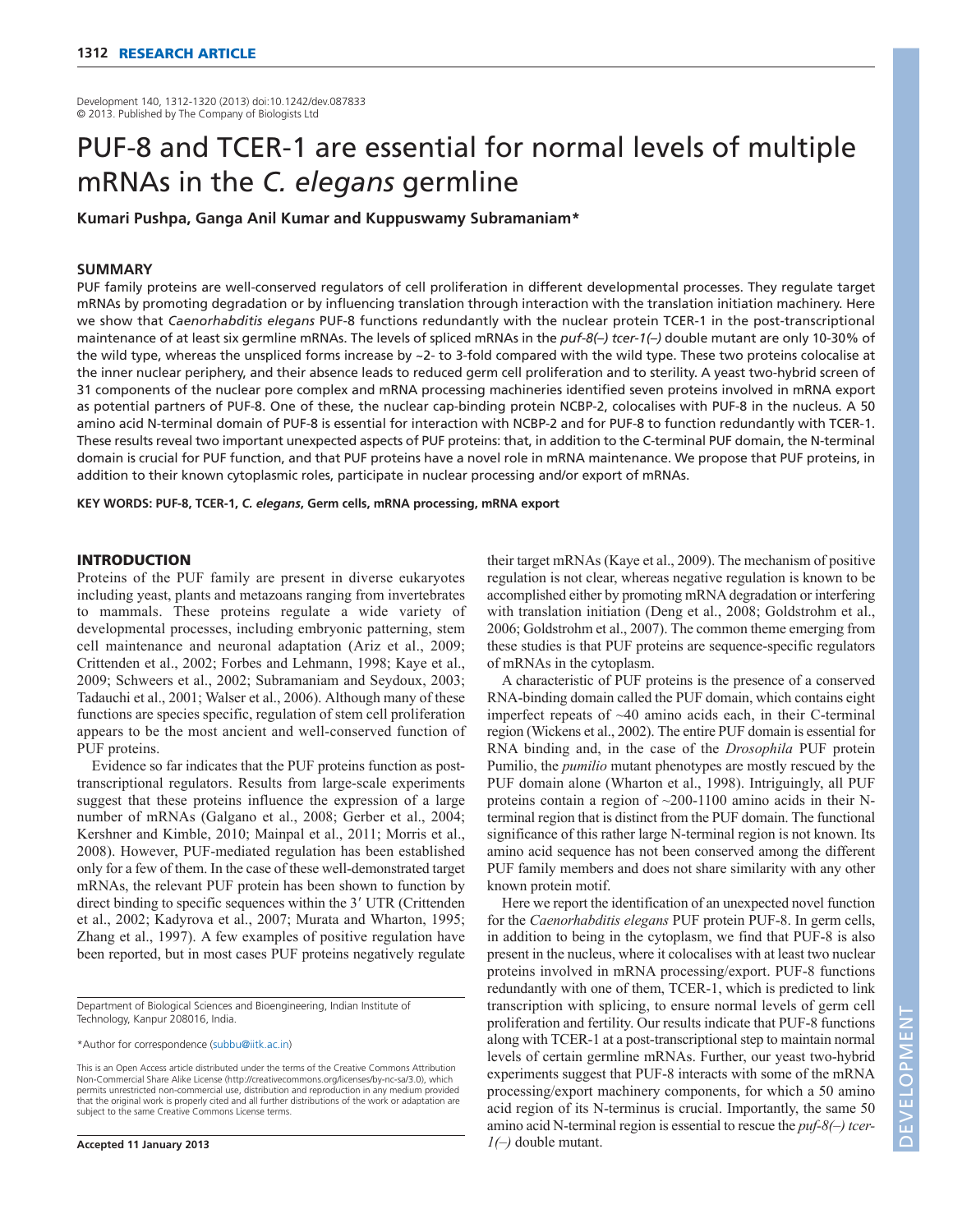# **MATERIALS AND METHODS**

# *C. elegans* **strains**

Strains used in this study are described in supplementary material Table S1. They were maintained as described (Brenner, 1974), except that all transgenic lines were grown at 25°C to avoid silencing of the germlineexpressed transgenes (Strome et al., 2001). Generation of double-mutant and double-transgenic lines, as well as transgene rescue experiments, were performed using standard genetic techniques. RNAi experiments were carried out as described (Mainpal et al., 2011).

# **Construction of transgenes**

The *tcer-1* transgene construct pPK6 was prepared as follows: a 1813 bp genomic region upstream of the *tcer-1* start codon and a part of the coding region (up to the *Bam*HI site) was PCR amplified using primers KS2315 and KS2132 and cloned between *Sac*II and *Bam*HI sites of the pBluescript KS+ plasmid vector (see supplementary material Table S2 for primer sequences). The remainder of the coding region was amplified using primers KS2133 and KS2134 and cloned between the *Bam*HI and *Sma*I sites of the plasmid resulting from the above cloning. In the resulting plasmid, GFP coding sequences were PCR amplified from pMP15 (Ariz et al., 2009) using primers KS2135 and KS2326 and inserted between the *Sma*I and *Sal*I sites. To this, 1730 bp of *tcer-1* downstream genomic sequences, which were amplified using primers KS2316 and KS2361, were added between *Sal*I and *Apa*I sites. A 5596 bp genomic fragment containing the *unc-119* gene was PCR amplified using primers KS1222 and KS1223 and introduced into the above plasmid between *Ngo*MIV and *Sac*II as the transgene selection marker. The GFP in pPK6 was replaced with mCherry coding sequences amplified using KS2944 and KS2945 to generate pPK20 (supplementary material Table S1).

The *ncbp-2* transgene construct pPK46 was generated as follows: the histone H2B sequences in pPKS114 (Ariz et al., 2009) were replaced with *ncbp-2* coding sequences amplified from *C. elegans* genomic DNA using primers KS3703 and KS3704. One copy of the cMyc epitope was included as part of the KS3704 primer. The GFP coding sequences were then replaced with the mCherry sequences amplified using KS3526, which contains another copy of cMyc, and KS2978. Three additional copies of the cMyc epitope were incorporated upstream of mCherry using primers KS3709 and KS3710. These two partially overlapping primers were annealed, converted into full double strands by primer extension and digested with *Bgl*II and *Bam*HI. The resulting fragment was ligated at the *Bam*HI site present upstream of the mCherry sequences. The *emr-1* transgene construct pPK19 is similar to pPK46 except that it does not contain cMyc sequences.

The transgene constructs bearing *puf-8* deletions were made as follows: the *Bam*HI-*Not*I fragment of pMP15, containing part of *puf-8* and *gfp* coding sequences, was replaced with the PCR fragment amplified from pMP15 using primers KS3022 and KS3175 to introduce the HA epitope at the C-terminus of GFP. This construct, termed pPK25, served as the parental plasmid for all *puf-8* deletion constructs. pPK30, which does not contain amino acids 3-143, was generated in two steps. First, the upstream and coding sequences of *puf-8* in pPK25 were removed by *Kpn*I digestion. To this, a PCR fragment bearing the upstream *puf-8* sequences up to the second amino acid, amplified using primers KS109 and KS3303, was added at the *Kpn*I site. Second, the sequences coding PUF-8 amino acids 144-535 were amplified using primers KS3304 and KS3320 and inserted at the *Apa*I site introduced by primer KS3303. Other deletion constructs were generated by similar two-step clonings by substituting KS3303 and KS3304 with the appropriate primers: KS3303 and KS3675 for pPK45 (Δ3-49aa), KS3551 and KS3609 for pPK39 (Δ51-100aa), and KS3612 and KS3304 for pPK44 (Δ111-143aa).

All constructs were generated in duplicate – two parallel, independent PCR and cloning events – and introduced into the *unc-119(–)* strain by biolistic bombardment as described (Jadhav et al., 2008; Praitis et al., 2001). We routinely obtained 10-15 independent lines per construct; at least three independent transgenic lines with an identical expression pattern were used for the rescue of mutants. The three lines tested yielded similar results in the rescue experiments described in this study.

## **Fluorescence microscopy**

Gonad dissection and DAPI staining were performed as described (Ariz et al., 2009). For leptomycin B (Sigma, L2913) treatment, ~100 young adults were incubated for 2.5 hours at 25°C in 50 µl M9 buffer containing 1 ng/ml leptomycin B. The worms were then recovered and examined for GFP fluorescence. To detect NCBP-2 protein, dissected gonads were fixed in aldehyde fixative (3.5% formaldehyde, 0.25% glutaraldehyde, 0.1 M potassium phosphate, pH 7.2) for 15 minutes, followed by incubation in methanol for 5 minutes and acetone for 10 minutes, both at −20°C. Nonspecific epitopes were blocked by incubating fixed gonads in PBT (0.1% BSA and 0.1% Tween 20 in phosphate-buffered saline) for 30 minutes. The gonads were then incubated overnight at 4°C with 1:500 dilution of antihuman CBP20 antibody (200 µg/ml rabbit polyclonal; Santa Cruz, sc-48793). After washing three times with PBT, the gonads were incubated with 1:50 dilution of FITC-conjugated goat anti-rabbit secondary antibody (1 mg/ml; Jackson ImmunoResearch, 115-095-068) overnight at 4°C, then washed three times with PBT and mounted in Vectashield (Vector Laboratories). These immunostained gonads, as well as worms expressing GFP and mCherry fluorescence reporters, were observed using a Zeiss Axioskop II mot plus microscope. Fluorescence images were acquired using an Axiocam HRm camera and deconvolved using Axiovision software (both Carl Zeiss).

# **Quantitation of mRNAs**

The growth rate of *puf-8(–) tcer-1(–)* worms was slower than that of the wild type and both single mutants. Therefore, to compare RNA levels in age-matched populations, we first determined the time required by the different genotypes to initiate spermatogenesis. For this, we collected embryos from gravid hermaphrodites for a 2-hour period and allowed them to hatch and grow. We monitored germline development in these synchronous populations of larvae by DAPI staining at different time points. Compared with ~58 hours at 20°C for the wild-type and *tcer-1(–)*, the *puf-8(–)* worms took ~64 hours and *puf-8(–) tcer-1(–)* took ~94 hours to initiate spermatogenesis.

We isolated total RNA from 100 synchronously grown worms at the above time points using Tri Reagent (Sigma) following the manufacturer's protocol. The RNA samples were treated with DNase I for 15 minutes, heat inactivated and used for reverse transcription (RT) using  $oligo(dT)_{18}$  as the primer. To reduce errors arising from pipetting smaller volumes, the cDNA was diluted to 500 μl and 10 μl aliquots were used as template for the PCR amplification. We used Southern hybridisation with appropriate radiolabelled probes to detect the amplified products. Hybridisation signals were detected and quantified using a phosphorimager (Bio-Rad). Use of Southern hybridisation enabled detection while product accumulation was still in the linear range, which was determined for each product by performing hybridisation at different cycle points. To further control variations, the whole process, from growth of worms to RT-PCR, was repeated at least eight times. To account for small variations caused by the slight reduction in the number of germ cells in the double mutant at the above mentioned time point, a set of least-varying mRNAs, which were  $\sim$ 1.5-fold higher in the wild type than in the double mutant, were used for normalisation. In addition, we calculated the mRNA to pre-mRNA ratio, which is independent of the overall RNA levels. Although more laborious than the real-time PCR methods, the Southern hybridisation-based approach avoided the non-specific signals arising from primer dimers. To account for variations in the RNA and cDNA yields, and to further account for any variation in the germ cell numbers, we used the levels of germline *hip-1* mRNA (http://nematode.lab.nig.ac.jp), which did not vary significantly in these experiments, for normalisation. Primers used for RNA quantitation are listed in supplementary material Table S3.

## **Yeast two-hybrid assay**

The method described by James et al. (James et al., 1996) was followed. Briefly, PCR-amplified products were inserted into the vector pGBDU-C2 or pACT2 to serve as the DNA-binding (BD) or activation domain (AD) fusions, respectively. The BD and AD fusions tested are listed in supplementary material Tables S4 and S5, respectively. In the case of the PUF-8 deletions N16-BD and N18-BD, the two fragments flanking the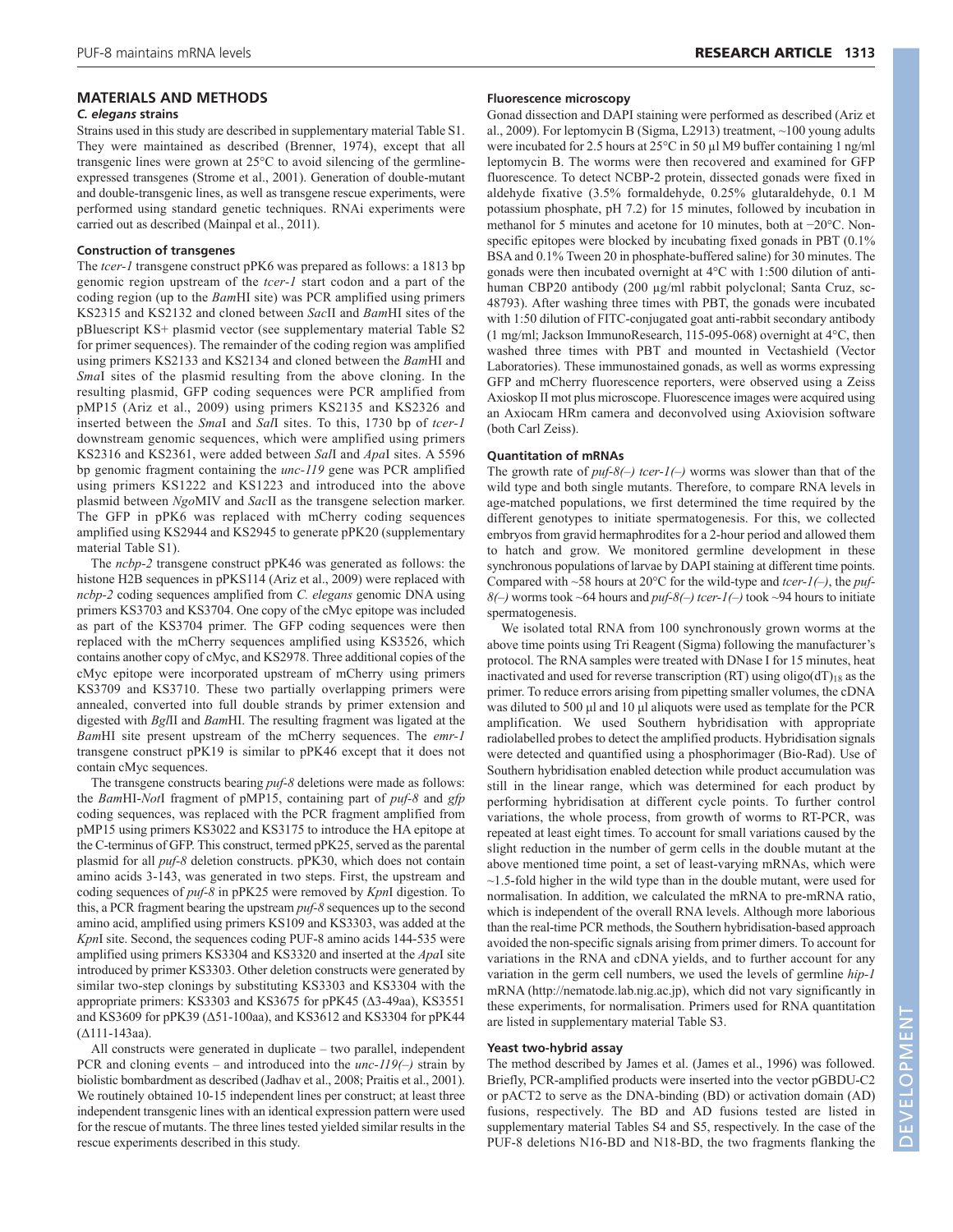

**Fig. 1. puf-8 functions redundantly with tcer-1.** Dissected C. elegans adult gonads of the indicated genotype stained with DAPI. Left, distal; right, proximal. The three images are at identical magnification. The double-mutant gonad is significantly smaller than either single mutant and it contains fewer germ cells and no gametes. Scale bars: 25 μm.

deletion were amplified and ligated separately, and then reamplified using KS3022 and KS3024, which was then cut with *Bgl*II and cloned into the *Bam*HI site of pGBDU-C2. All constructs were prepared in duplicate as described above. Yeast strain PJ69-4α (James et al., 1996) was transformed as described (Gietz and Woods, 2002) and colonies were selected on appropriate selection plates. To test interaction between BD and AD fusions, three colonies from each transformation were suspended in 50 μl aliquots of water and 10 μl aliquots were spotted on (1) agar plates lacking histidine but containing 2 mM 3-aminotriazole and (2) agar plates without adenine. Only the BD and AD combinations that grew robustly on both selection plates are reported in Fig. 4.

# RESULTS

# PUF-8 functions redundantly with TCER-1, a component of the RNA processing machinery, to regulate germ cell proliferation

Depletion of PUF-8 results in several germ cell defects. These include reduced proliferation of germline stem cells, dedifferentiation of primary spermatocytes into germ cell tumours, failure of the sperm/oocyte switch and improper chromosome segregation during meiosis (Ariz et al., 2009; Bachorik and Kimble, 2005; Subramaniam and Seydoux, 2003). Surprisingly, these phenotypes are temperature sensitive: even strains homozygous for the null alleles of *puf-8*, although subfertile, can be maintained continuously when grown at 20°C (Subramaniam and Seydoux, 2003).

To identify gene(s) that potentially compensate for the lack of PUF-8 at 20°C, a synthetic genetic screen was carried out on the *puf-8(+/−)* background (Vaid et al., 2013). To map one of the synthetic mutants identified in that screen, we performed an RNAi screen of genes present in a limited genetic interval on chromosome II on the *puf-8(zh17)* genetic background, which is a strong loss-offunction allele. This RNAi screen identified *tcer-1* as functionally redundant with *puf-8*. Consistent with the earlier results, 100% of the *puf-8(zh17)* worms were fertile at 20°C (*n*=150). Similarly, all of the *tcer-1(RNAi)* worms were fertile and did not show any observable defects (*n*=500). By contrast, the *puf-8(zh17) tcer-1(RNAi)* double-mutant worms were 100% sterile at 20°C (*n*=500). Subsequently, we confirmed the RNAi results by generating a *puf-8(–) tcer-1(–)* genetic double-mutant strain using *tcer-1(tm1452)*, which has a 392 bp deletion that includes most of the second exon of *tcer-1*. Similar to the *tcer-1(RNAi)* worms, *tcer-1(tm1452)* worms were normal (*n*=500). In the double-mutant worms, the total number of germ cells was severely reduced and the morphology of the chromatin, as revealed by DAPI staining, was abnormal. Although a few of these worms produced sperm, they did not develop a normal oocyte (Fig. 1). We conclude that *puf-8* and *tcer-1* function redundantly to ensure normal levels of germ cell proliferation.

The lack of any observable phenotype in *tcer-1(tm1452)* is most likely due to its functional redundancy with a partial duplication, *ZK1127.6*, present ~1.4 kb upstream and on the opposite strand with respect to the *tcer-1* locus [data obtained from WormBase (www.wormbase.org)]. Consistent with this notion, *ZK1127.6(tm2782) tcer-1(RNAi)* resulted in 40% embryonic lethality (*n*=100). Although a deletion allele, *ZK1127.6(tm2782)*, is available, owing to the very close proximity of the two loci we were unable to generate the *ZK1127.6(tm2782) tcer-1(tm1452)* double mutant. However, *puf-8(zh17) ZK1127.6(tm2782)* worms were fertile (*n*=500), which indicates that this partial duplication does not function redundantly with *puf-8*. Further, a transgene expressing ZK1127.6::GFP under the control of the upstream and downstream sequences of *ZK1127.6* did not show any expression in the germline (data not shown).

# PUF-8 colocalises in the nucleus with TCER-1

TCER-1 has been annotated as a transcription elongation regulator based on its similarity to the mammalian protein CA150 (TCERG1) and its yeast orthologue PRP40p (Ghazi et al., 2009). CA150 has been shown to be essential for mRNA processing and, based on its ability to interact with the C-terminal domain (CTD) of RNA polymerase II and the components of the spliceosome, CA150 has been implicated in coupling transcription and splicing (Lin et al., 2004; Pearson et al., 2008). To begin to address its functional redundancy with PUF-8, we determined the distribution pattern of TCER-1 in the germline using TCER-1::GFP and TCER-1::mCherry transgenes. Both of these transgenes were expressed using the promoter and downstream sequences of *tcer-1*, and were able to restore fertility in *puf-8(–) tcer-1(–)* worms. As shown in Fig. 2A, TCER-1::GFP was present in all germ cell nuclei, starting from the mitotic cells at the distal end to the oocytes at the proximal end of the gonad. TCER-1::mCherry showed an identical expression pattern (data not shown). Both of these transgenes were expressed in somatic nuclei as well (data not shown).

We confirmed the nuclear localisation of the TCER-1::mCherry fusion protein using a double-transgenic line carrying both TCER-1::mCherry and GFP::LEM-2 – a nuclear envelope marker (Gorjánácz et al., 2007) – transgenes (Fig. 2A). At higher magnification, we noticed that the TCER-1 reporter fusions were present at the inner periphery of the nucleus, often in a crescent-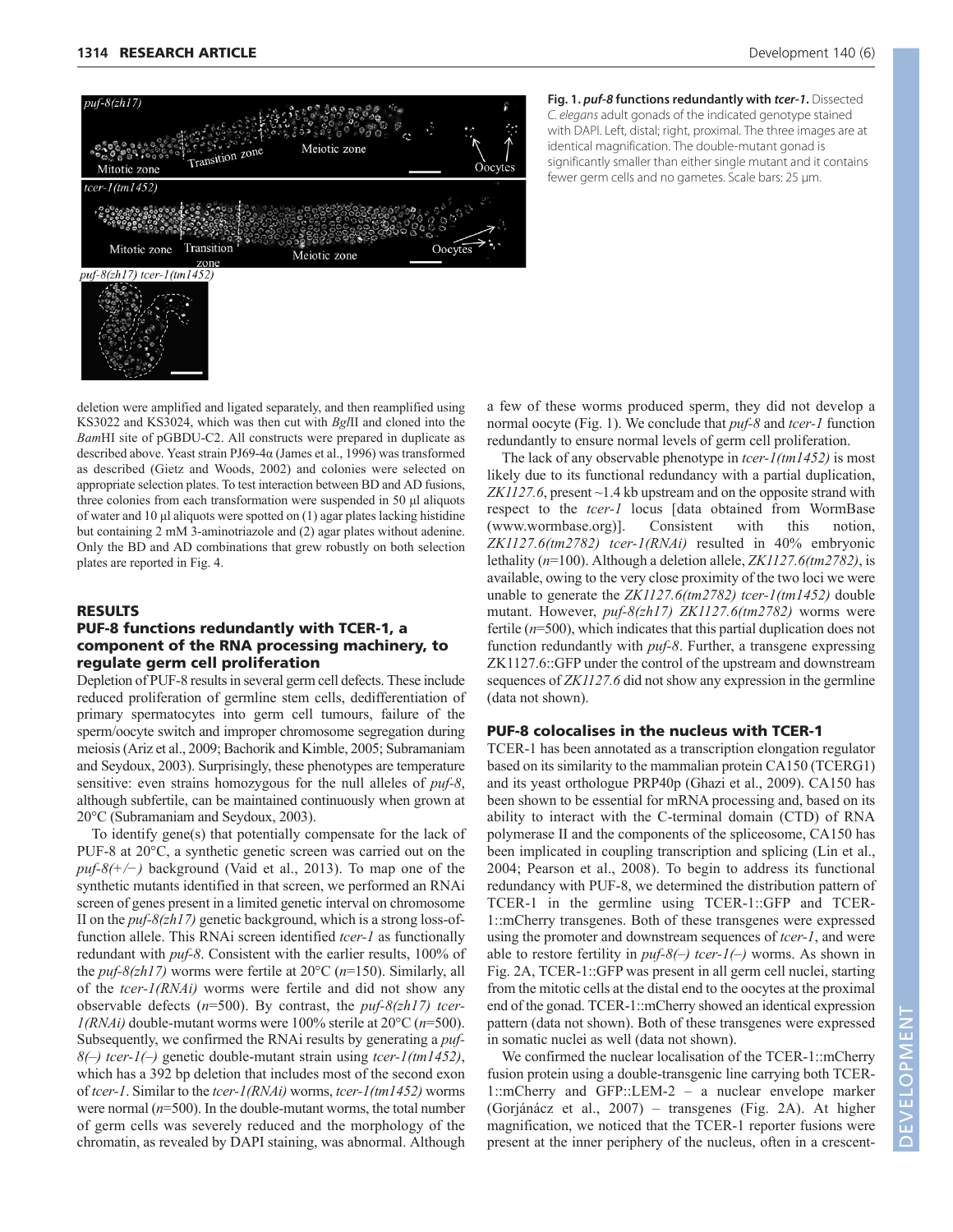

**Fig. 2. PUF-8 and TCER-1 colocalise at the inner nuclear periphery.** (**A**) Expression pattern of tcer-1::gfp transgene in a wild-type background (top) and of gfp::/em-2, a nuclear envelope marker, and tcer-1::mCherry transgenes (bottom). Only a few germ cells from the distal part of the gonad are shown at higher magnification. Left, distal; right, proximal. (**B**) Row 1 (from top) shows expression patterns of PUF-8::GFP and mCherry::EMR-1, another nuclear envelope marker, in worms carrying both transgenes. Row 3, PUF-8 is fused to mCherry and the nuclear envelope is visualised using the GFP::LEM-2 marker. Row 5, expression patterns of GLD-1::GFP (shown here as a control) and mCherry::EMR-1. Rows 2, 4 and 6 are as rows 1, 3 and 5, respectively, but after treatment with leptomycin B (LMB). (**C**) Expression patterns of PUF-8::GFP and TCER-1::mCherry in worms carrying both transgenes. Beneath, two nuclei from each panel shown at a higher magnification. Except for A (top), images have been deconvolved using the Iterative Deconvolution module of Axiovision software to enhance the axial resolution of the fluorescence signal. (B,C) Only a part of the distal gonad, revealing a few germ cell nuclei, is shown. Scale bars: 25 μm in A (top); 10 μm in B and C (top); 5 μm in A (bottom) and C (bottom).

shaped fashion (Fig. 2A,C). However, we did not detect any fluorescence signal corresponding to either of the TCER-1 reporter fusions in the cytoplasm.

Since removal of PUF-8 did not affect TCER-1 expression (data not shown), we examined whether PUF-8 functions in the nucleus along with TCER-1. An earlier study from our laboratory reported that PUF-8 is present on P granules (Ariz et al., 2009). Since weak nuclear signals might have been missed, we re-examined these transgenic lines with the help of a nuclear envelope marker. For this, we generated a double-transgenic line that carries both PUF-8::GFP and mCherry::EMR-1 transgenes. The PUF-8::GFP transgene rescues the *puf-8(–)* mutant (Ariz et al., 2009), and EMR-1 serves as a nuclear envelope marker (Gorjánácz et al., 2007). As reported previously (Ariz et al., 2009), we observed a perinuclear distribution of PUF-8::GFP that is reminiscent of germ cell-specific P granules. Significantly, we noticed PUF-8::GFP in the nucleus as well, where it was distributed in a diffuse pattern at the inner periphery of the nucleus (Fig. 2B). In several nuclei, the PUF-8::GFP distribution was asymmetrical, with a crescent-shaped pattern that was strikingly similar to that of TCER-1.

To confirm the nuclear presence of PUF-8, we treated the worms with leptomycin B, a known blocker of nuclear export (Nakielny and Dreyfuss, 1999). As would be expected for a protein that shuttles between cytoplasm and nucleus, leptomycin B treatment led to the accumulation of PUF-8::GFP at the inner periphery of the nucleus (Fig. 2B). Nuclear localisation of PUF-8 revealed by PUF-8::GFP does not seem to be an artefact of GFP fusion: a similar fusion with GLD-1, which is another P granule-associated RNAbinding protein, was not present in the nucleus and did not accumulate in the nucleus following leptomycin B treatment (Fig. 2B).

To further confirm the presence of PUF-8 in the nucleus, we examined the expression pattern of PUF-8 using the mCherry reporter. Surprisingly, the nuclear presence of mCherry::PUF-8 was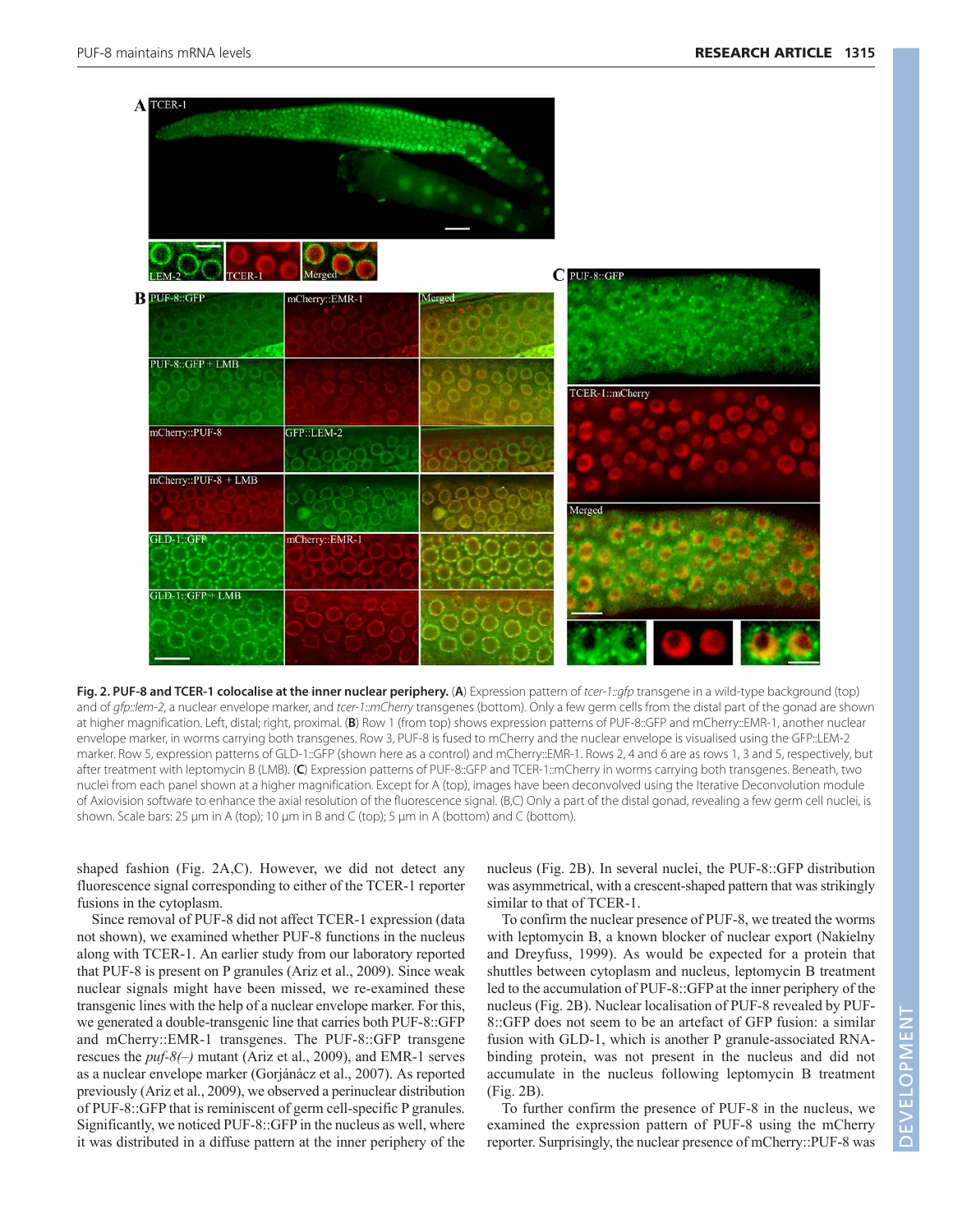not obvious in the untreated worms. Since mCherry is known to have a weaker fluorescence intensity and less signal stability than GFP (Shaner et al., 2005), we suggest that the low levels of PUF-8 present at the inner nuclear periphery could not be detected with the mCherry fusion. However, previous studies have shown that leptomycin B treatment, by blocking nuclear export, can cause significant nuclear accumulation of shuttling proteins such that their nuclear presence can be readily detected (Fukuda et al., 1997; Zheng and Guan, 1994). Consistently, upon leptomycin B treatment, mCherry::PUF-8 became concentrated near the nuclear envelope, which was strikingly similar to the behaviour of PUF-8::GFP (Fig. 2B). We then generated double-transgenic lines expressing both PUF-8::GFP and TCER-1::mCherry fusions to test whether these proteins colocalise. As shown in Fig. 2C, these two proteins indeed show significant overlap in several germ cell nuclei. We conclude that PUF-8 is present in the same region of the germ cell nucleus as TCER-1.

# PUF-8 functions redundantly with TCER-1 to maintain normal levels of mature mRNAs

Since the yeast and mammalian orthologues of TCER-1 have been implicated in mRNA processing (Abovich and Rosbash, 1997; Pearson et al., 2008), we investigated whether PUF-8 and TCER-1 have a role in mRNA processing. We measured the levels of unspliced and spliced versions of several mRNAs in *puf-8(–)*, *tcer-1(–)* and *puf-8(–) tcer-1(–)* mutant worms and compared them with wild type. We selected 16 mRNAs that are known to be expressed in the germline (Kim et al., 2001) [data obtained from The Nematode Expression Pattern Database (http://nematode.lab.nig.ac.jp)]. Seven of these have recently been identified as potential targets of PUF-8 (Mainpal et al., 2011). We monitored RNA levels using quantitative RT-PCR in synchronously grown populations of worms (see Materials and methods). Selective amplification of pre-mRNAs was achieved by designing one PCR primer to match an intron and the other to match an exon. The mature mRNAs were amplified using oligonucleotides belonging to two exons separated by at least one intron as PCR primers. As the level of *hip-1* mRNA, which encodes an HSP70-interacting protein, did not vary significantly among these samples, it was used to normalise variations arising from differences in the amount of RNA extracted from different samples.

As shown in Fig. 3, in the *puf-8(–) tcer-1(–)* double mutant, the levels of six of the 16 mRNAs that we measured, namely *egg-5*, *pal-1*, *cyb-2.1*, *pos-1*, *spn-4* and *oma-1* mRNAs, were only  $\sim$ 10-30% of the wild type. By contrast, the pre-mRNA levels of all but one of them – the unspliced version of *oma-1* mRNA could not be amplified – showed a  $\sim$ 2- to 3-fold increase in the double mutant compared with the wild type. The levels of the unspliced and spliced forms of these mRNAs did not vary significantly between the wild type and single mutants. These results show that PUF-8 and TCER-1 function redundantly to maintain normal levels of the spliced form of these mRNAs.

# PUF-8 and TCER-1 interact with mRNA processing/export components in a yeast twohybrid assay

The mammalian orthologue of TCER-1 has been shown to interact with the components of mRNA processing/export machineries (Deckert et al., 2006; Goldstrohm et al., 2001; Lin et al., 2004; Makarov et al., 2002; Rappsilber et al., 2002). Therefore, we selected the *C. elegans* orthologues of these components and tested



**Fig. 3. The levels of several germline mRNAs are dependent on PUF-8 and TCER-1.** (**A**) Mutant to wild type ratios of the indicated mRNA levels quantitated by RT-PCR (see Materials and methods). (**B**) Comparison of the levels of the spliced (mRNA) and unspliced (premRNA) versions of the indicated mRNAs in the puf-8(-) tcer-1(-) double mutant. \*\*\*P=0.0003; \*\*P=0.0038; \*P=0.0344; Student's t-test, mRNA versus pre-mRNA levels. (**C**) Comparison of mRNA/pre-mRNA ratio between the wild type and the  $put-8(-)$  tcer-1(-) double mutant. This ratio is independent of overall RNA levels, and thus eliminates potential inaccuracies arising from variations in the overall RNA levels between the wild type and double mutant. \*\*\* P=0.0001; \*\* P=0.003; Student's t-test. Error bars indicate s.d.

them in yeast two-hybrid assays for their ability to interact with TCER-1. Of the 31 proteins that we were able to test (supplementary material Table S5), TCER-1 interacted with two of them, namely THOC-3 and SNR-3 (Fig. 4).

To gain insight into the nature of the functional redundancy between PUF-8 and TCER-1, we then tested whether PUF-8 similarly interacts with any of these 31 proteins. We found that PUF-8 interacted with the splicing factor PHI-11, the nuclear capbinding protein NCBP-2, poly(A)-binding protein PAB-1, C27F2.10, which is the *C. elegans* orthologue of the yeast TREX 2 complex protein THP1p, and three nuclear pore complex (NPC) components, namely NPP-1, NPP-14 and RAE-1 (Fig. 4). These three NPC complex proteins are the *C. elegans* orthologues of the mammalian NPC components Nup54, Nup214 and Rae1, respectively (Galy et al., 2003). Their yeast orthologues are Nup57, Nup159 and Gle2p (Rodriguez et al., 2004; Strambio-De-Castillia et al., 2010). These three NPC components, the TREX 2 complex, the cap-binding complex and the  $poly(A)$ -binding protein play crucial roles in transcription-coupled mRNA processing and export (Brune et al., 2005; Iglesias and Stutz, 2008; Köhler and Hurt, 2007;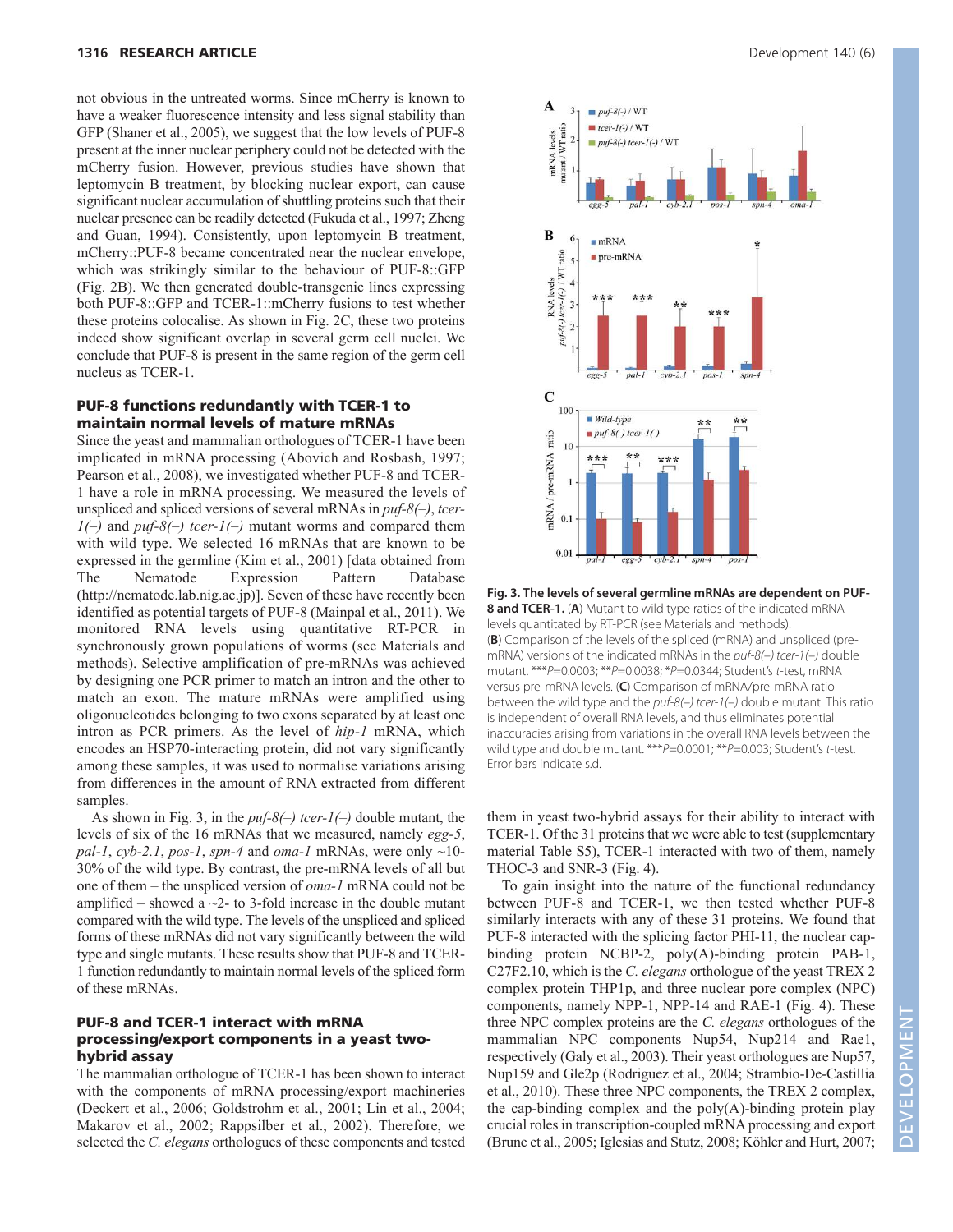

Fig. 4. PUF-8 and TCER-1 interact with mRNA processing/export components in the yeast two-hybrid assay. Growth of yeast strains carrying the various constructs (labelled at top) in media lacking the indicated nutrients (left). In row 2, the minimal medium used contains 2 mM 3-aminotriazole (3- AT). PUF-8 was expressed as a Gal4BD fusion and all others were Gal4AD fusions. Panels marked with a single protein are negative controls expressing the indicated fusion protein along with either Gal4BD or Gal4AD alone. SC, synthetic complete medium; LEU, leucine; URA, uracil; HIS, histidine; ADE, adenine. Growth observed in rows 2 and 3 indicates activation of the HIS3 and ADE2 reporters, respectively. These two reporters are under the control of two different GAL4-responsive promoters; activation of both reporters provides strong support for the functional reconstitution of GAL4 by the interacting protein pairs (James et al., 1996). Therefore, to avoid potential false positives, only those fusion protein pairs showing robust growth on both selection plates (rows 2 and 3) were scored as interacting pairs.

Rodriguez et al., 2004). Significantly, out of the eight NPC components tested, PUF-8 showed interaction only with the three that have been directly implicated in mRNA export (Gorsch et al., 1995; Murphy et al., 1996; Terry and Wente, 2007).

In an initial attempt to establish whether PUF-8 interacts *in vivo* with any of the proteins identified by the yeast two-hybrid assay, we chose NCBP-2, for which specific antibodies were available, and examined whether it colocalised with PUF-8::GFP in the nucleus. We generated double-transgenic lines that express both of these proteins in the germline. We expressed NCBP-2 as a fusion protein tagged with the cMyc epitope and the mCherry reporter in the germline using the *pie-1* promoter. In these lines, cMyc::NCBP-2::mCherry was present in all germ cell nuclei. We further validated this expression pattern using an antibody specific for the human nuclear cap-binding protein CBP20 (NCBP2), which is known to recognise the worm NCBP-2 in immunostaining experiments (Lall et al., 2005). Although the anti-CBP20 antibody showed intense staining near the inner nuclear periphery, it also showed some punctate staining in the cytoplasm, which is potentially due to crossreactivity with a cytoplasmic protein that shares similarity with NCBP-2. We confirmed the nuclear localisation by generating double-transgenic lines expressing both cMyc::mCherry::NCBP-2 and the nuclear envelope marker GFP::LEM-2.

If NCBP-2 indeed interacts with PUF-8, then these proteins would colocalise. To test this, we generated double-transgenic lines expressing both cMyc::mCherry::NCBP-2 and PUF-8::GFP fusion proteins. As shown in Fig. 5, these proteins exhibited significant colocalisation in the nucleus. Unfortunately, owing to the low levels of PUF-8::GFP, we were unable to detect it in western blots and, as a consequence, we could not test the interaction between NCBP-2 and PUF-8 using the co-immunoprecipitation strategy.

# The N-terminal domain of PUF-8 is essential for interaction with mRNA processing/export components in the yeast two-hybrid assay and for redundancy with TCER-1

To uncover the biological significance of the interactions revealed by the yeast two-hybrid assays, we sought to define the amino acids of PUF-8 that are crucial for these interactions, and then test whether these residues are crucial for PUF-8 function *in vivo*. We generated a series of truncations and deletions of PUF-8 and tested their ability to interact with three of the interactors described above, namely NCBP-2, RAE-1 and C27F2.10, in the yeast two-hybrid assay. This analysis revealed that the N-terminal, and not the PUF domaincontaining C-terminal, region of PUF-8 is necessary and sufficient for the interactions. Further, amino acids 51-100 were found to be crucial for the ability of PUF-8 to interact with all three proteins (Fig. 6A).

We then generated transgene constructs carrying similar deletions in PUF-8 and tested their ability to rescue the *puf-8(–)* and *puf-8(–)*



**Fig. 5. PUF-8 colocalises with the nuclear cap-binding protein NCBP-2.** The expression pattern of NCBP-2 as revealed by immunostaining with antihuman CBP20 antibody, the human orthologue of NCBP-2, is shown top left. All other images show the expression patterns of the indicated transgeneexpressed fusion proteins. In the bottom row, single nuclei from each panel are shown at higher magnification to the right. Scale bars: 10 μm (top and bottom left); 5 μm (bottom right).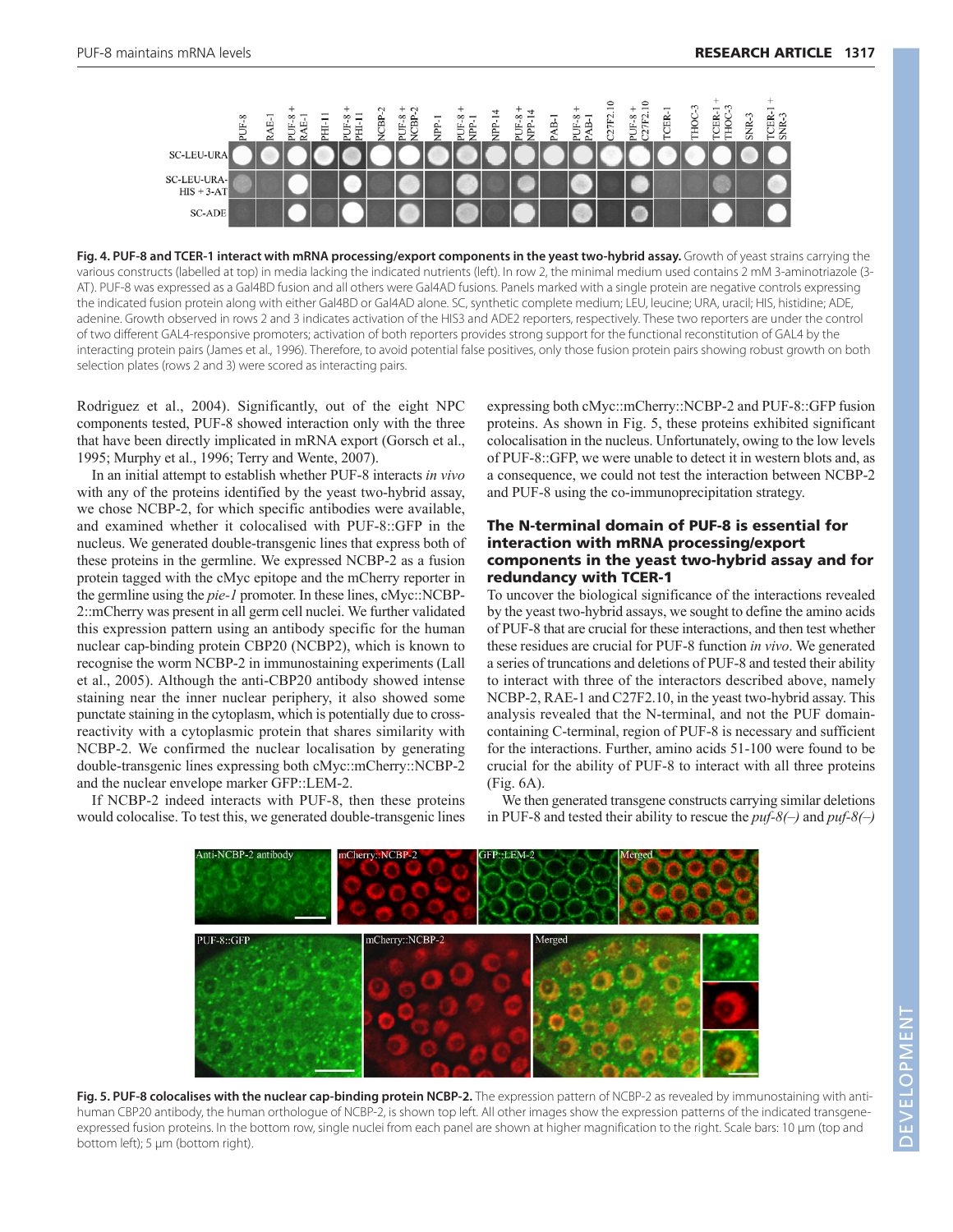

**Fig. 6. A 50 amino acid N-terminal domain of PUF-8 is crucial for both protein-protein interactions and functional redundancy with TCER-1.** (**A**) (Left) Yeast two-hybrid assay as in Fig. 4 but using the BD fusions of various PUF-8 N-terminal deletions and the AD fusions indicated above each panel. The regions deleted are illustrated alongside. (Centre) Rescue of the indicated mutant strain by puf-8::gfp transgenes bearing the same deletions used in the yeast two-hybrid assay. The number of worms observed is given in parenthesis. (Right) Expression patterns of the corresponding transgenes in the distal gonad as visualised by GFP fluorescence. The level and pattern of expression were approximately the same for all the transgenes. Transgenic lines bearing deletion of amino acids 174-535 could not be generated. (**B**) Expression patterns of the PUF-8 C-terminal region (amino acids 144-535) fused to GFP and the nuclear envelope marker mCherry::EMR-1 in worms carrying both transgenes. Scale bars: 20 μm in A; 10 μm in B.

*tcer-1(–)* mutant worms (Fig. 5A). These constructs express the PUF-8 open reading frame as a PUF-8::GFP fusion under the control of *puf-8* upstream and downstream sequences. As reported above, the transgene with the full-length PUF-8 coding region restored fertility to *puf-8(–)* mutant worms. In addition, we found that this full-length construct could restore fertility to the *puf-8(–) tcer-1(–)* double mutant as well. By contrast, the transgene expressing only the C-terminal region of PUF-8 (amino acids 144- 535) failed to rescue the *puf-8(–)* single mutant itself. Deletion of amino acids 3-49 or 111-143 did not significantly affect the ability of the transgene to rescue *puf-8(–)* or *puf-8(–) tcer-1(–)* worms. By contrast, deletion of amino acids 51-100, which were crucial for PUF-8 interaction with RAE-1, NCBP-2 and C27F2.10 in the yeast two-hybrid assay, failed to rescue the *puf-8(–) tcer-1(–)* double mutant. Strikingly, this deletion was able to rescue the *puf-8(–)* single mutant (Fig. 6A). To rule out the possibility that some of these constructs were not expressed in the germline, we monitored their expression pattern and level by GFP fluorescence (Fig. 6A).

These results indicate that the N-terminal domain of PUF-8 is crucial for its ability to function redundantly with TCER-1 and suggest that the interactions identified by the yeast two-hybrid experiments might indeed be relevant *in vivo* for PUF-8 function. As shown in Fig. 6B, the C-terminal half of PUF-8 itself localises to the nucleus, which indicates that the nuclear localisation signal is present within the PUF domain. As a consequence, we were unable to test whether nuclear localisation is essential for PUF-8 to function redundantly with TCER-1.

# **DISCUSSION**

The results presented here uncover two unexpected aspects of PUF proteins. One is the presence of PUF-8 in the nucleus and the requirement of PUF-8 for normal levels of several germline mRNAs. This is surprising because PUF proteins have been thought to function in the cytoplasm and to reduce mRNA levels by recruiting the deadenylase complex (Goldstrohm et al., 2006; Goldstrohm et al., 2007). The second novel aspect of these findings is the importance of the PUF-8 N-terminal domain. Although all PUF proteins contain a large N-terminal region, ranging from 200 to 1000 amino acids, its sequence has not been well conserved and its function is not known. In the case of *Drosophila* Pumilio, the PUF domain seems to be sufficient for mRNA binding, interaction with other protein partners and to rescue the mutant phenotype (Wharton et al., 1998; Sonoda and Wharton, 1999). As a consequence, the N-terminal part of PUF proteins has been largely ignored. Contrary to this, the results of our deletion analysis reveal that this region is functionally important in the case of PUF-8. We predict that the N-terminal domain of other PUF proteins might have similar essential functions.

We find that the levels of six germline mRNAs are significantly reduced in *puf-8(–) tcer-1(–)* double-mutant worms. There are a number of possible reasons for this. First, the difference is due to there being fewer germ cells in the mutant. Second, the effect is at the transcriptional level. These two possibilities are, however, inconsistent with the 2- to 3-fold increase in unspliced mRNAs that we observed in the double mutant compared with the wild type. A third possibility is that the mRNAs are more rapidly degraded in the cytoplasm of the double mutant. Our current results do not completely rule out this possibility – it would have been more convincing had we seen mRNA accumulation in the nucleus by *in situ* hybridisation. Unfortunately, we were unable to detect *in situ* hybridisation signals in the nucleus, presumably owing to very low levels of nuclear RNA. Since the accumulation of aberrantly processed mRNAs will trigger the nuclear degradation machinery, nuclear accumulation might not be in proportion to the level of reduction of processed mRNAs. However, we do not favour the cytoplasmic mRNA degradation model for the following reasons. First, we did not see any expression of TCER-1 outside the nucleus, which is consistent with the known expression patterns of its yeast and mammalian orthologues. Thus, of the two proteins, only PUF-8 is present in the cytoplasm. If the observed reduction in mRNA levels were due to cytoplasmic degradation, then we should have seen the reduction in the *puf-8(–)* single mutant itself. Second, PUF proteins are known to promote the degradation, rather than stability, of mRNAs in the cytoplasm. Finally, as mentioned above, we do see an increase in the levels of unspliced mRNAs in the double mutant (Fig. 3), which points to defects in nuclear mRNA processing or export.

How do PUF-8 and TCER-1 function to maintain mRNA levels? We propose a model in which both proteins promote nuclear mRNA processing and/or export. We speculate that TCER-1, just like its mammalian counterpart, functions as part of the general transcription-coupled export machinery, whereas PUF-8, through its ability to bind specific mRNAs and to interact with proteins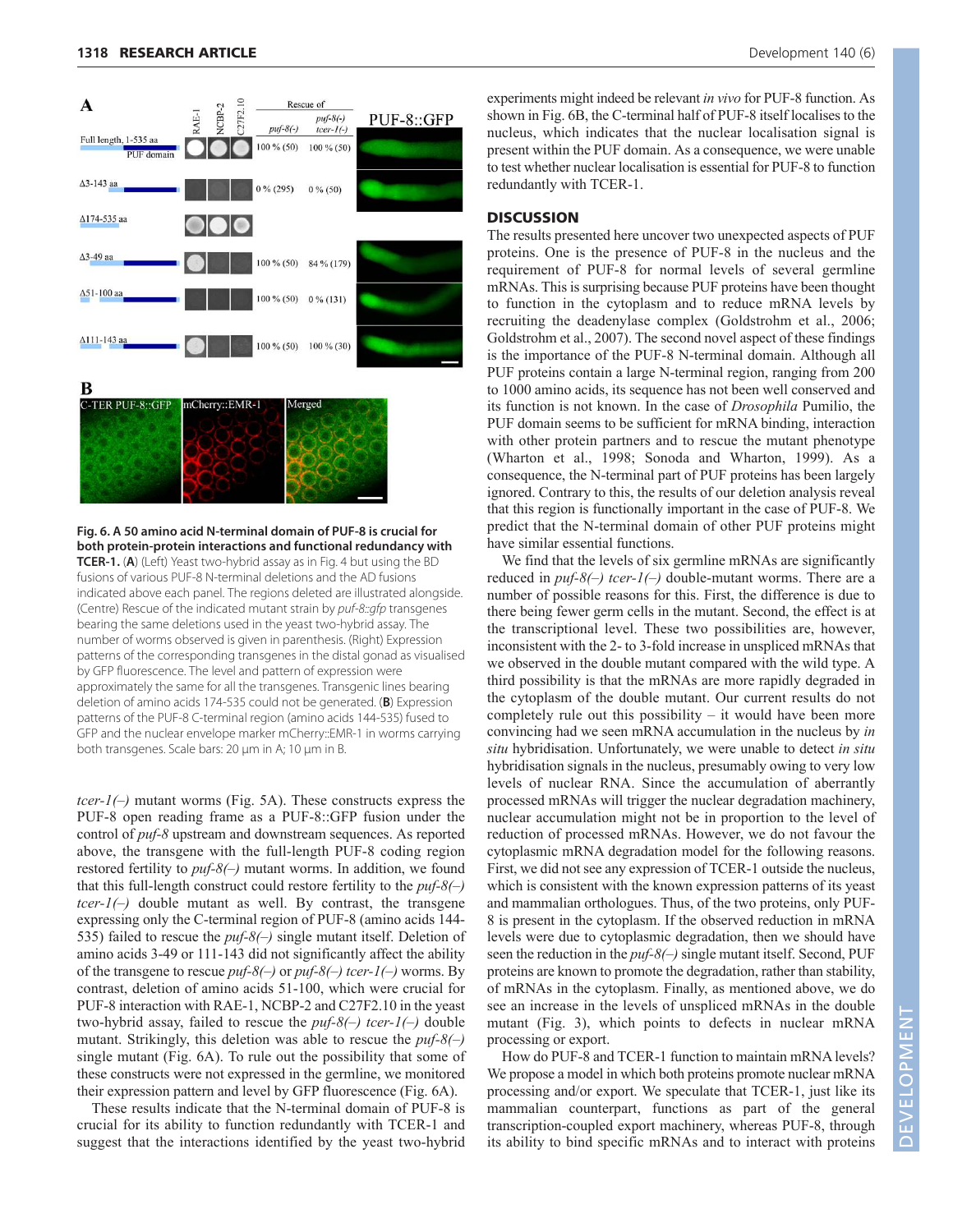involved in mRNA export, such as NCBP-2, provides an alternative export pathway for some of the mRNAs. This model is consistent both with our current results and the existing literature. Of the eight NPC components tested in the yeast two-hybrid assay, PUF-8 interacted only with those whose yeast orthologues have been shown to directly function in mRNA export. Further, PUF-8 colocalises with NCBP-2, the yeast and mammalian orthologues of which function in mRNA export.

Importantly, we find that the N-terminal region crucial for these interactions is essential for the ability of PUF-8 to function redundantly with TCER-1. Similarly, five out of the six mRNAs with significantly reduced levels in the *puf-8(–) tcer-1(–)* double mutant have been shown previously to affinity purify with PUF-8 (Mainpal et al., 2011). It is important to note that the N-terminus is not essential for the nuclear localisation of PUF-8, as the C-terminal part alone readily localises to the nucleus (Fig. 6B). Thus, the interactions with mRNA export factors do not appear to be crucial for the ability of PUF-8 to enter the nucleus. Although this might be the first report of a nuclear role for a metazoan PUF protein, the nuclear localisation and involvement in RNA processing of PUF proteins have been documented in yeast and plants. For example, the yeast PUF protein Nop9p and the trypanosome PUF7 localise to the nucleolus and function in rRNA maturation (Droll et al., 2010; Thomson et al., 2007). Similar observations have been reported for the *Arabidopsis* PUF protein APUM23 (Abbasi et al., 2010).

As per our model, the presence of PUF-8 in the nucleus will be essential for its function in mRNA processing or export. We were unable to test this because the nuclear targeting signal seems to be within the conserved PUF domain. Our attempts to generate transgenic lines expressing the PUF domain of other worm PUF proteins, which would have established whether they too enable nuclear localisation, did not succeed. However, the PUF domain of human PUM1 has been shown to readily translocate into the nucleus (Kedde et al., 2010), suggesting that nuclear localisation is a conserved feature of the PUF domain. Specific mutations within the PUF domain will be required to identify the nuclear targeting signal, if any. Another prediction is that the mRNA binding is essential for the proposed nuclear function of PUF-8. We are currently testing this prediction using transgenic reporter fusions with the mRNAs identified in this study.

## **Acknowledgements**

We thank Geraldine Seydoux for critical reading of the manuscript and for several useful suggestions; the anonymous reviewers for their valuable comments and suggestions; Alex Hajnal for *puf-8(zh17)*; the Mitani laboratory for *tcer-1(tm1452)* and *zk1127.6(tm2782)*; Susan Strome for SS747; and the C. elegans Genetics Consortium for XA3507 strains.

## **Funding**

K.P. is a recipient of a National Doctoral Fellowship from the All India Council of Technical Education. This work was supported by the Wellcome Trust and the National Agricultural Innovation Project (NAIP) scheme of the Indian Council of Agricultural Research. Deposited in PMC for immeidate release.

## **Competing interests statement**

The authors declare no competing financial interests.

## **Supplementary material**

Supplementary material available online at http://dev.biologists.org/lookup/suppl/doi:10.1242/dev.087833/-/DC1

#### **References**

**Abbasi, N., Kim, H. B., Park, N. I., Kim, H. S., Kim, Y. K., Park, Y. I. and Choi, S.**

**B.** (2010). APUM23, a nucleolar Puf domain protein, is involved in preribosomal RNA processing and normal growth patterning in Arabidopsis. Plant J. **64**, 960-976.

- **Ariz, M., Mainpal, R. and Subramaniam, K.** (2009). C. elegans RNA-binding proteins PUF-8 and MEX-3 function redundantly to promote germline stem cell mitosis. Dev. Biol. **326**, 295-304.
- **Bachorik, J. L. and Kimble, J.** (2005). Redundant control of the Caenorhabditis elegans sperm/oocyte switch by PUF-8 and FBF-1, two distinct PUF RNAbinding proteins. Proc. Natl. Acad. Sci. USA **102**, 10893-10897.
- **Brenner, S.** (1974). The genetics of Caenorhabditis elegans. Genetics **77**, 71-94. **Brune, C., Munchel, S. E., Fischer, N., Podtelejnikov, A. V. and Weis, K.** (2005). Yeast poly(A)-binding protein Pab1 shuttles between the nucleus and the cytoplasm and functions in mRNA export. RNA **11**, 517-531.
- **Crittenden, S. L., Bernstein, D. S., Bachorik, J. L., Thompson, B. E., Gallegos, M., Petcherski, A. G., Moulder, G., Barstead, R., Wickens, M. and Kimble, J.** (2002). A conserved RNA-binding protein controls germline stem cells in Caenorhabditis elegans. Nature **417**, 660-663.
- **Deckert, J., Hartmuth, K., Boehringer, D., Behzadnia, N., Will, C. L., Kastner, B., Stark, H., Urlaub, H. and Lührmann, R.** (2006). Protein composition and electron microscopy structure of affinity-purified human spliceosomal B complexes isolated under physiological conditions. Mol. Cell. Biol. **26**, 5528- 5543.
- **Deng, Y., Singer, R. H. and Gu, W.** (2008). Translation of ASH1 mRNA is repressed by Puf6p-Fun12p/eIF5B interaction and released by CK2 phosphorylation. Genes Dev. **22**, 1037-1050.
- **Droll, D., Archer, S., Fenn, K., Delhi, P., Matthews, K. and Clayton, C.** (2010). The trypanosome Pumilio-domain protein PUF7 associates with a nuclear cyclophilin and is involved in ribosomal RNA maturation. FEBS Lett. **584**, 1156- 1162.
- **Forbes, A. and Lehmann, R.** (1998). Nanos and Pumilio have critical roles in the development and function of Drosophila germline stem cells. Development **125**, 679-690.
- **Fukuda, M., Asano, S., Nakamura, T., Adachi, M., Yoshida, M., Yanagida, M. and Nishida, E.** (1997). CRM1 is responsible for intracellular transport mediated by the nuclear export signal. Nature **390**, 308-311.
- **Galgano, A., Forrer, M., Jaskiewicz, L., Kanitz, A., Zavolan, M. and Gerber, A. P.** (2008). Comparative analysis of mRNA targets for human PUF-family proteins suggests extensive interaction with the miRNA regulatory system. PLoS ONE **3**, e3164.
- **Galy, V., Mattaj, I. W. and Askjaer, P.** (2003). Caenorhabditis elegans nucleoporins Nup93 and Nup205 determine the limit of nuclear pore complex size exclusion in vivo. Mol. Biol. Cell **14**, 5104-5115.
- **Gerber, A. P., Herschlag, D. and Brown, P. O.** (2004). Extensive association of functionally and cytotopically related mRNAs with Puf family RNA-binding proteins in yeast. PLoS Biol. **2**, E79.
- **Ghazi, A., Henis-Korenblit, S. and Kenyon, C.** (2009). A transcription elongation factor that links signals from the reproductive system to lifespan extension in Caenorhabditis elegans. PLoS Genet. **5**, e1000639.
- **Gietz, R. D. and Woods, R. A.** (2002). Transformation of yeast by lithium acetate/single-stranded carrier DNA/polyethylene glycol method. Methods Enzymol. **350**, 87-96.
- **Goldstrohm, A. C., Albrecht, T. R., Suñé, C., Bedford, M. T. and Garcia-Blanco, M. A.** (2001). The transcription elongation factor CA150 interacts with RNA polymerase II and the pre-mRNA splicing factor SF1. Mol. Cell. Biol. **21**, 7617-7628.
- **Goldstrohm, A. C., Hook, B. A., Seay, D. J. and Wickens, M.** (2006). PUF proteins bind Pop2p to regulate messenger RNAs. Nat. Struct. Mol. Biol. **13**, 533- 539.
- **Goldstrohm, A. C., Seay, D. J., Hook, B. A. and Wickens, M.** (2007). PUF protein-mediated deadenylation is catalyzed by Ccr4p. J. Biol. Chem. **282**, 109- 114.
- **Gorjánácz, M., Jaedicke, A. and Mattaj, I. W.** (2007). What can Caenorhabditis elegans tell us about the nuclear envelope? FEBS Lett. **581**, 2794-2801.
- **Gorsch, L. C., Dockendorff, T. C. and Cole, C. N.** (1995). A conditional allele of the novel repeat-containing yeast nucleoporin RAT7/NUP159 causes both rapid cessation of mRNA export and reversible clustering of nuclear pore complexes. J. Cell Biol. **129**, 939-955.
- **Iglesias, N. and Stutz, F.** (2008). Regulation of mRNP dynamics along the export pathway. FEBS Lett. **582**, 1987-1996.
- Jadhav, S., Rana, M. and Subramaniam, K. (2008). Multiple maternal proteins coordinate to restrict the translation of C. elegans nanos-2 to primordial germ cells. Development **135**, 1803-1812.
- James, P., Halladay, J. and Craig, E. A. (1996). Genomic libraries and a host strain designed for highly efficient two-hybrid selection in yeast. Genetics **144**, 1425-1436.
- **Kadyrova, L. Y., Habara, Y., Lee, T. H. and Wharton, R. P.** (2007). Translational control of maternal Cyclin B mRNA by Nanos in the Drosophila germline. Development **134**, 1519-1527.
- **Kaye, J. A., Rose, N. C., Goldsworthy, B., Goga, A. and L'Etoile, N. D.** (2009). A 3'UTR pumilio-binding element directs translational activation in olfactory sensory neurons. Neuron **61**, 57-70.